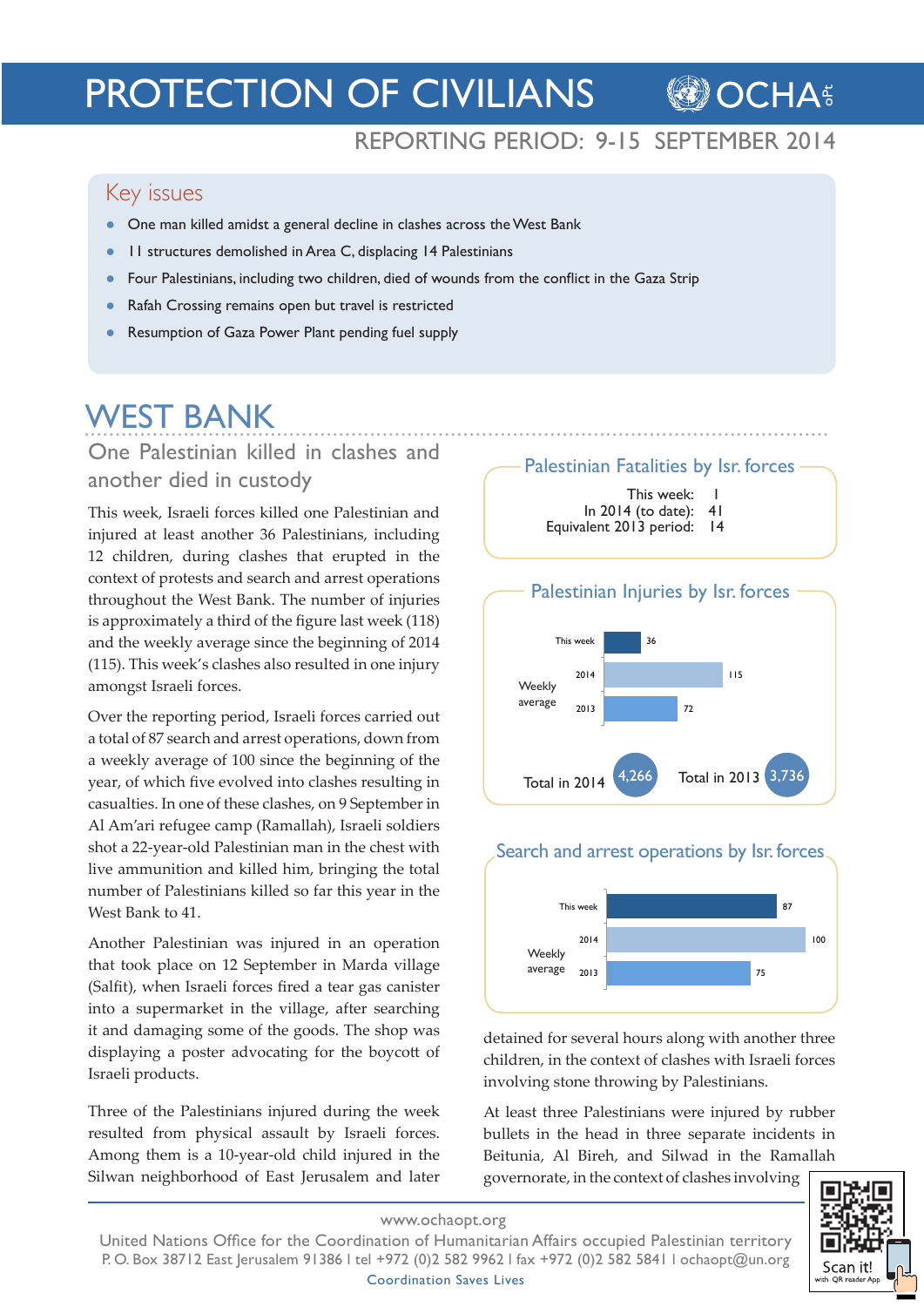stone throwing by Palestinians. The Israeli army's open fire regulations for crowd control situations, allow the shooting of rubber bullets only at individuals' legs and not at children. Last week, a 16 year-old child died of injuries sustained after being reportedly shot with a sponge bullet or rubber bullet in the head in East Jerusalem.

In another incident on 10 September, Israeli forces fired tear gas and sound grenades at Zeita Boys School (Tulkarm) following clashes with Palestinians in the vicinity of the Barrier. As a result, 350 students, aged 6–18, were evacuated from the school around noon. According to the school headmaster, this is the third incident of this type in two weeks. No casualties were reported.

Also this week, on 9 September, a 37-year-old Palestinian detainee from Hebron was transferred from Eshel prison in Beer Sheva to Soroka Hospital where he was announced dead. The circumstances of his death were contested by the Palestinian Prisoners Club and the High Committee for Prisoners Affairs, who claimed that the detainee died as a result of being physically assaulted while in custody and that he did not commit suicide as was communicated to them by the Israeli Prison Authorities. The detainee had turned himself in to Israeli police for running over and injuring a settler near Gush Etzion in late July. Based on the father's petition to the Israeli District Court in Beer Sheva, an autopsy was carried out in the presence of a Palestinian physician, to determine the cause of death, the results of which can only be released following a Court decision.

# Two children hospitalized following settler attack in H2 area of Hebron

Two incidents of settler violence resulting in injury to Palestinians or damage to their property were recorded this week in addition to a settler violence incident against two international human rights activists. The scope of settler violence has been in decline in recent months, with a weekly average of six incidents since the beginning of year compared to eight incidents in 2014 and eight in 2013.

On 13 September, settlers sprayed chemicals into the face of two children, aged 10 and 12, near Al Ibrahimi Mosque in the H2 area of Hebron. The children were subsequently hospitalized.

In the same area, on 14 September, a seven-yearold boy was hospitalized after being run over by a







PROTECTION OF CIVILIANS WEEKLY REPORT REPORTING PERIOD: 9-15 SEPTEMBER 2014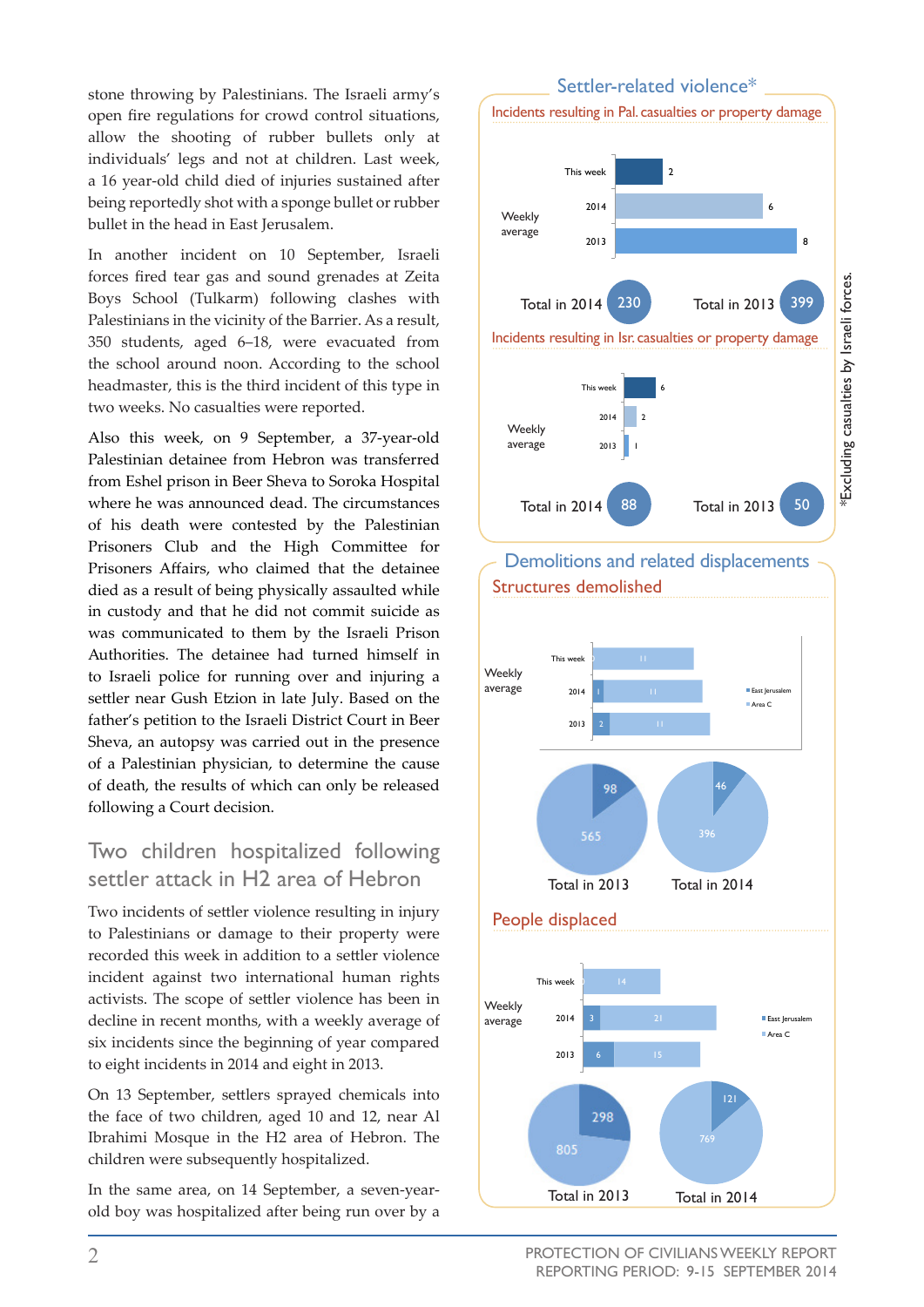settler vehicle (not counted as an attack). Since the beginning of the year, five similar incidents were reported in Hebron, in addition to 11 throughout the West Bank. Of note, the majority of such incidents in Hebron take place on roads that are prohibited for Palestinian vehicle movement, and where safety measures for pedestrians, especially school children, are lacking.

On 14 September, two international human rights activists were attacked, injured, and stripped of their cameras by Israeli settlers in near At Tuwani in southern Hebron.

The same day, in Kifil Haris village (Salfit) Israeli settlers leveled two dunums of land, uprooting eight trees, near an electricity station servicing the settlement of Ariel. According to eye witnesses more electricity infrastructure was installed on the land.

On 10 September, a group of settlers from the settlement of Suseya planted a number of trees on land which a Palestinian farmer claims as private property. Over the past 10 days, in the same area, settlers from Suseya have been trespassing on land owned by a second farmer. The settlers sit in a tent they erected, for several hours every day.

In another trespassing incident, on 12 September**,** group of Israeli settlers from Adie Ad settlement outpost entered a piece of land belonging to Palestinians from Turmus'ayya village and started to plough the land. Tens of Palestinians from Turmus'ayya village gathered and verbally clashed with the Israeli settlers. The Israeli army intervened and evacuated the settlers from the area. No injuries or arrests were reported.

According to Israeli media sources, there were seven incidents resulting in injury or damage to settler property by Palestinians, in the Jerusalem and Hebron governorates. Six of the incidents involved Palestinian stone-throwing at Israeli vehicles, resulting in the injury of four settlers and damage to a bus. In one incident, Palestinians threw a Molotov cocktail at an Israeli settler's house in At Tur area of East Jerusalem causing damage to the building.

#### Israeli authorities demolish eleven structures in Hebron

In a single incident on 10 September, Israeli authorities demolished 11 structures in Area C of the village of Khashem ad Daraj in Hebron governorate for lack of Israeli-issued building permits. These included three residential structures, three animal sheds, two donated latrines, two kitchens and a storage room. In total, 14 people, including seven children, were displaced and 23 otherwise affected. The community is one of 38 communities located in an **[Israeli-declared "firing](http://www.ochaopt.org/documents/ocha_opt_firing_zone_factsheet_august_2012_english.pdf) zone"**. Approximately 18 per cent of the West Bank has been designated as "firing zones". Since the beginning of the year, a total of 398 structures were demolished in Area C nearly the same as in the equivalent period of 2013.

Additionally, a total of five demolition and stopwork orders were issued against five structures in the communities of Khirbet Yarza in Tubas (two agricultural structures), Yasuf in Salfit (an uninhabited house and agricultural road) and Humsa Basaliyeh in the Jordan valley (2 animal sheds). A total of 34 people, including at least 15 children, are affected by the orders. Of note, in Khirbet Yarza, 24 structures have been demolished since the beginning of the year.

Furthermore, on 11 September, Israeli forces requisitioned around 1,350 meters of water pipes in Khirbet Atuf village (Tubas) to prevent their installation in the absence of Israeli-issued permits in Area C. The pipes are part of a joint project between the Ministry of Agriculture and UNDP.

# Rerouting of a section of the [Barrier](http://www.ochaopt.org/documents/ocha_opt_10_years_barrier_report_english.pdf) in Jayyus village completed.

Re-routing of a section of the Barrier in the village of Jayyus (Qalqiliya) was completed on 7 September. Farmers can now access around 2,488 dunums of land and two artesian wells (one unused) which were previously located on the 'Israeli' side of the of the Barrier. However, this amendment was in compliance with a decision issued by the Israeli High Court of Justice rather than the International Court of Justice Advisory Opinion of 2004, leaving the re-routed sections still within the West Bank rather than along the Green Line or in Israel. As a result, around 6,000 dunums of prime agricultural land and five artesian wells remain isolated behind the re-routed barrier, including two that will be connected to Jayyus for domestic consumption. Farmers will continue to require permits to access this land and passage is channeled through a designated gate. The limited allocation of permits, combined with the restricted number and opening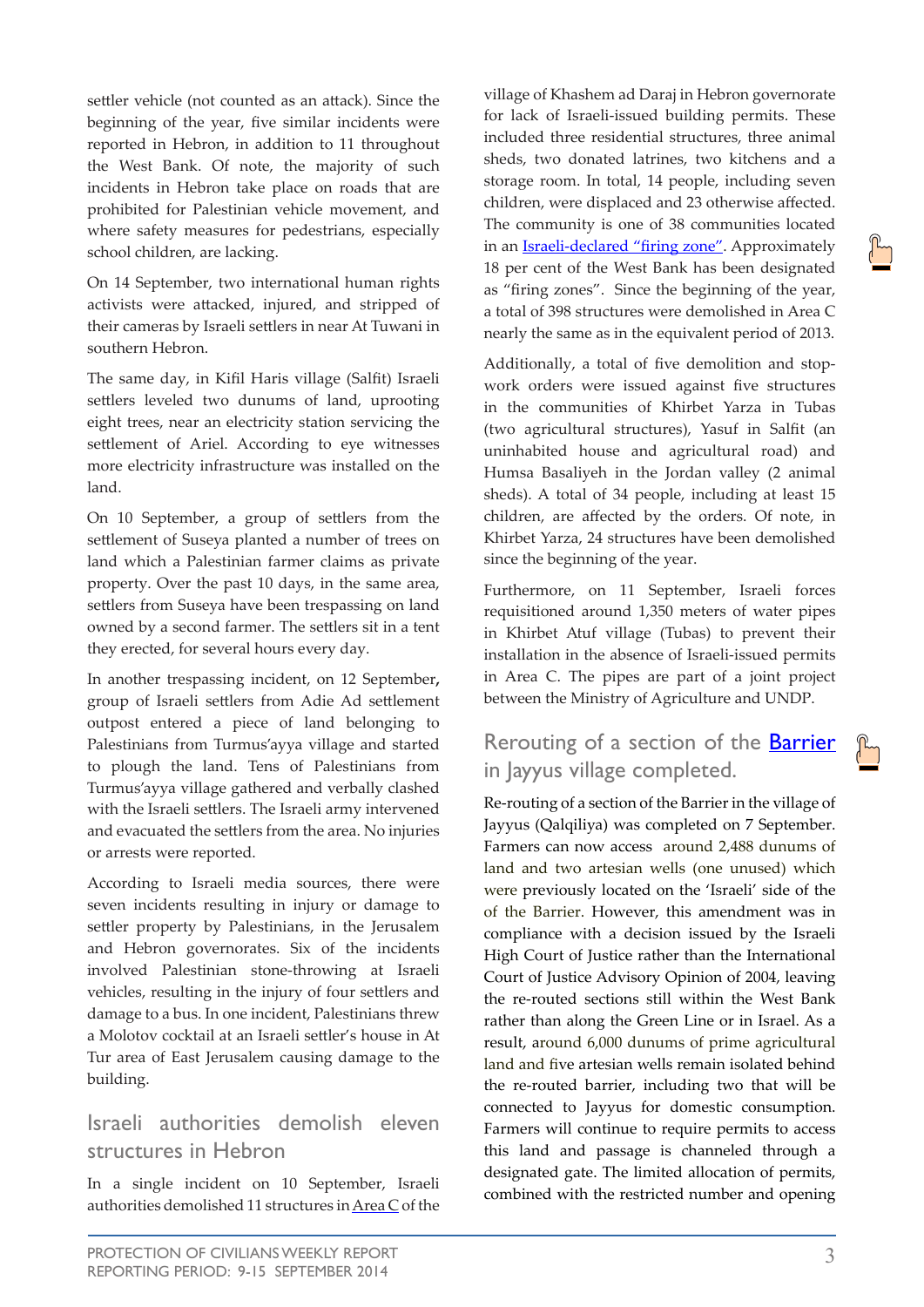times of the Barrier gates, have curtailed agricultural practice and undermined rural livelihoods. [Data](http://www.ochaopt.org/documents/ocha_opt_10_years_barrier_report_english.pdf) [collected by OCHA](http://www.ochaopt.org/documents/ocha_opt_10_years_barrier_report_english.pdf) in the northern West Bank since 2010 show that olive trees in the area between the Barrier and the Green Line have an approximately

# GAZA STRIP

#### Four Palestinians including two children died of wounds

Four Palestinians, including two children aged five and 11, died of wounds sustained during the July-August hostilities. According to the latest figures provided by the Protection Cluster, the cumulative death toll among Palestinians during the conflict was 2,153, of whom at least 1480 are believed to be civilians, including 504 Palestinian children and 260 women.

While the ceasefire reached on 26 August has continued to hold, on at least four occasions during the reporting period, Israeli naval forces opened warning shots towards Palestinian fishing boats approaching or exceeding the Israeli-imposed sixnautical-mile fishing limit. In one of the incidents, five Palestinian fishermen were arrested and their boat was confiscated west of Beit Lahia. Also, on two occasions, Israeli forces entered between 100- 200 meters into Gaza and conducted land clearing operations. In one incident, Israeli forces positioned near the fence opened fire towards a Palestinian who was attempting to enter Israel east of Al Qarara area. The Palestinian was arrested.

### Number of IDPs continues to fluctuate and thousands remain in UNRWA schools

The number of internally displaced persons (IDPs) from the recent conflict continues to fluctuate. As of 13 September, there were 64,864 IDPs sheltered in 20 UNRWA schools of whom half are children. Another estimated 50,000 IDPs remain with host families, according to the Shelter Cluster. All government facilities which had been sheltering IDPs have been closed. In Beit Hanoun, nearly 10,000 students could not attend school due to the continued presence of displaced families in their schools.

60 per cent reduction in yield compared to their equivalents on the 'Palestinian' side of the Barrier, where the essential activities can be carried out on a regular and predictable basis.



#### Rafah Crossing remains open but travel is restricted

Gaza's Rafah crossing with Egypt remains partially open for the movement of Palestinians. Around 250 prioritized and authorized people are reportedly exiting and over 350 entering the Gaza Strip per day on average. Since July 2013, access of Palestinians to Egypt via Rafah crossing has been severely restricted, with the number of travelers declining from over 1,600 to around 600 per day on average. The impact of access restrictions at Rafah is exacerbated by the long-standing restrictions on access to Israel via Erez crossing. According to the Border and Crossing Authority in Gaza, at least 10,000 people are registered to cross into Egypt, mainly medical patients, students and persons with visas to third countries.

# Resumption of Gaza Power Plant pending fuel supply

While significant repairs to the Gaza Power Plant (GPP) have been accomplished, resumption of operations is contingent on securing the necessary fuel. However, even if fuel is secured it will be